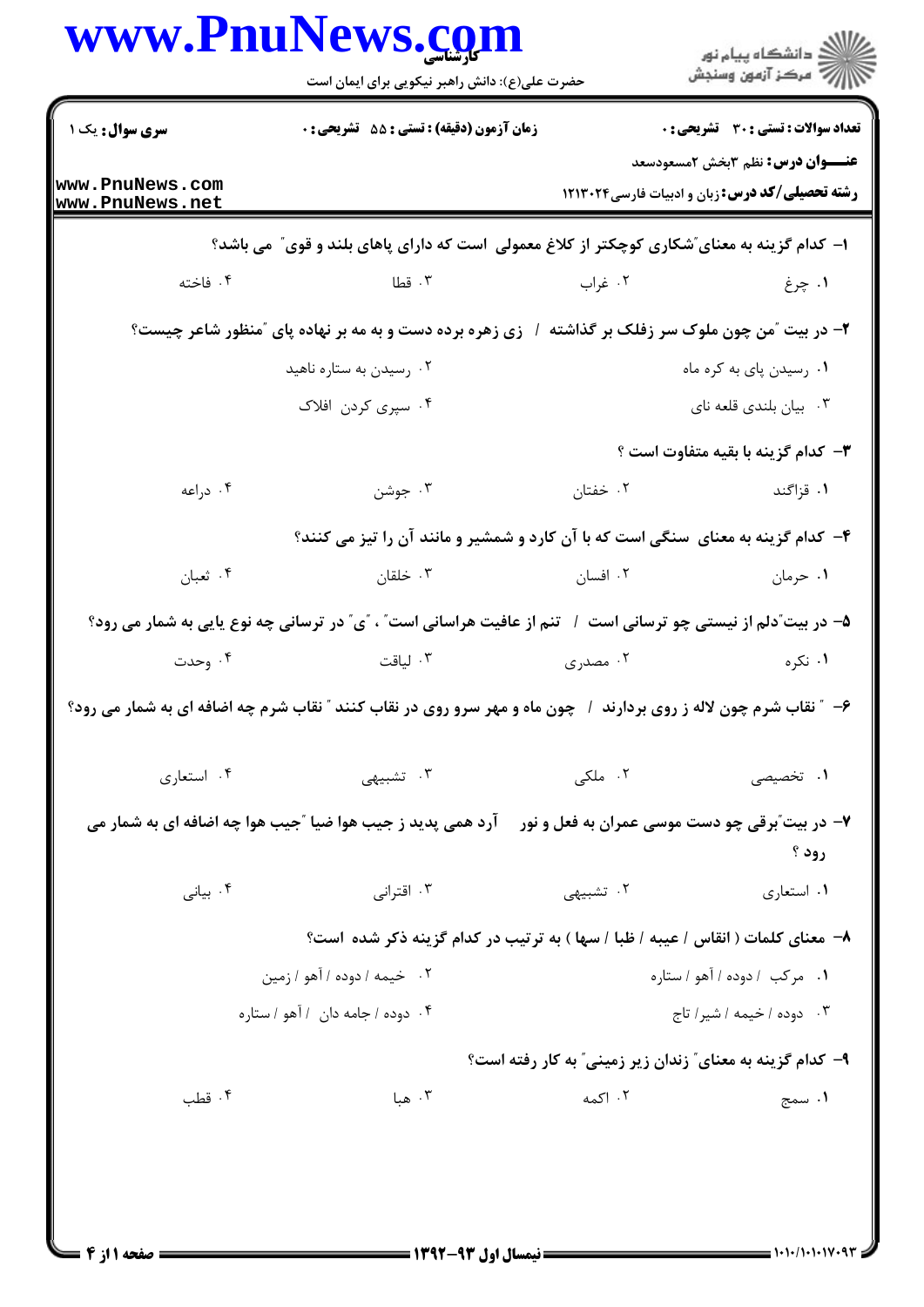|                                    | www.PnuNews.com<br>حضرت علی(ع): دانش راهبر نیکویی برای ایمان است                                                     |                  | ڪ دانشڪاه پيام نور<br>ر∕⊂ مرڪز آزمون وسنڊش                                                        |
|------------------------------------|----------------------------------------------------------------------------------------------------------------------|------------------|---------------------------------------------------------------------------------------------------|
| <b>سری سوال : ۱ یک</b>             | زمان آزمون (دقیقه) : تستی : 55 تشریحی : 0                                                                            |                  | <b>تعداد سوالات : تستی : 30 ٪ تشریحی : 0</b>                                                      |
| www.PnuNews.com<br>www.PnuNews.net |                                                                                                                      |                  | <b>عنـــوان درس:</b> نظم 3بخش 2مسعودسعد<br><b>رشته تحصیلی/کد درس:</b> زبان و ادبیات فارسی ۱۲۱۳۰۲۴ |
|                                    | ∙ا− کدام گزینه مفهوم بیت ″چون مردمان شب دیرنده عزم خواب کنند / همه خزانه ی اسرار من خراب کنند ″را بیان می            |                  | كند؟                                                                                              |
|                                    | ۰۲ افشای اسرار با جادوگری                                                                                            |                  | ۰۱ چیره شدن پریشانی بر خاطر                                                                       |
|                                    | ۰۴ زایل شدن عقل و تفکر                                                                                               |                  | ۰۳ مردمان بدکردار و بد طینت                                                                       |
|                                    | 11- در بیت ؒ تنم به تیغ قضا طعمه ی هز بر نهند / دلم به تیر عنا مسته ی عقاب کنند ؒ تیر عنا چه نوع اضافه ای به شمار می |                  | رود؟                                                                                              |
| ۴. تخصیصی                          | ۰۳ اقترانی                                                                                                           | ۰۲ استعاری       | ۰۱ تشبیهی                                                                                         |
|                                    |                                                                                                                      |                  | ۱۲– کدام گزینه به معنای ″چکش بزرگ″ به کار رفته است؟                                               |
| ۰۴ پیکان                           | ۰۳ زوبين                                                                                                             |                  | ۰۲ پتک<br>۰۱ سندان                                                                                |
|                                    |                                                                                                                      |                  | <b>۱۳</b> کدام گزینه با بقیه متفاوت است ؟                                                         |
| ۰۴ محنت                            | ۰۳ عظمت                                                                                                              | ۰۲ هیبت          | ۰۱ نهيب                                                                                           |
|                                    | ۱۴– در بیت ″ این جهان را به نظم شاخ زند / ً هرچه در باغ طبع من کارد ″ شاخ زدن در کدام معنا به کار رفته است؟          |                  |                                                                                                   |
| ۰۴ قطع کردن                        | ۰۳ سرکشی کردن                                                                                                        | ۰۲ روپیدن        | ۰۱ نظم دادن                                                                                       |
|                                    | ۱۵– در بیت ″ به هر قدم حکم روزگار و گردونند ∫ به هر نظر سبب آشکار و پنهانند″ کدام آرایه ها به کار رفته است ؟         |                  |                                                                                                   |
| ۰۴ کنایه و ایهام                   | ۰۳ تشبیه و ایهام                                                                                                     | ۰۲ جناس و موازنه | ۰۱ طباق و موازنه                                                                                  |
|                                    | ۱۶- در بیت آز فلک تنگدل مشو مسعود / گر فراوان ترا بیازارد" کدام آرایه به کار رفته است؟                               |                  |                                                                                                   |
| ۰۴ التفات                          | ۰۳ شریطه                                                                                                             | ۰۲ تقریظ         | ۰۱ تجرید                                                                                          |
|                                    | ۱۷− در بیت ″جوی روان سیمین گشته ز آب / برگ رزان زرین گشته ز باد ″سیمین گشته در کدام معنا به کار رفته است؟            |                  |                                                                                                   |
| ۰۴ زرد شدن برگها                   | ۰۳ دلتنگی شاعر                                                                                                       | ۰۲ نقره فام شدن  | ۰۱ بی وفایی روزگار                                                                                |
|                                    | ۱۸– در بیت آباد شبانگاه وزید ای صنم ۱ باده فراز آر هم از بامداد" کدام آرایه به کار رفته است؟                         |                  |                                                                                                   |
| ۰۴ تشبیه و کنایه                   | ۰۳ جناس قلب و ايهام                                                                                                  | ۰۲ تشبیه و طباق  | ۰۱ جناس زاید و طباق                                                                               |
|                                    |                                                                                                                      |                  | ۱۹- کدام گزینه به معنای ؒ شوشه زر و نقره ؒبه کار رفته است؟                                        |
| ۰۴ يراق                            | ۰۳ سبیکه                                                                                                             | ۰۲ ستام          | ۰۱ سوده                                                                                           |
|                                    |                                                                                                                      |                  |                                                                                                   |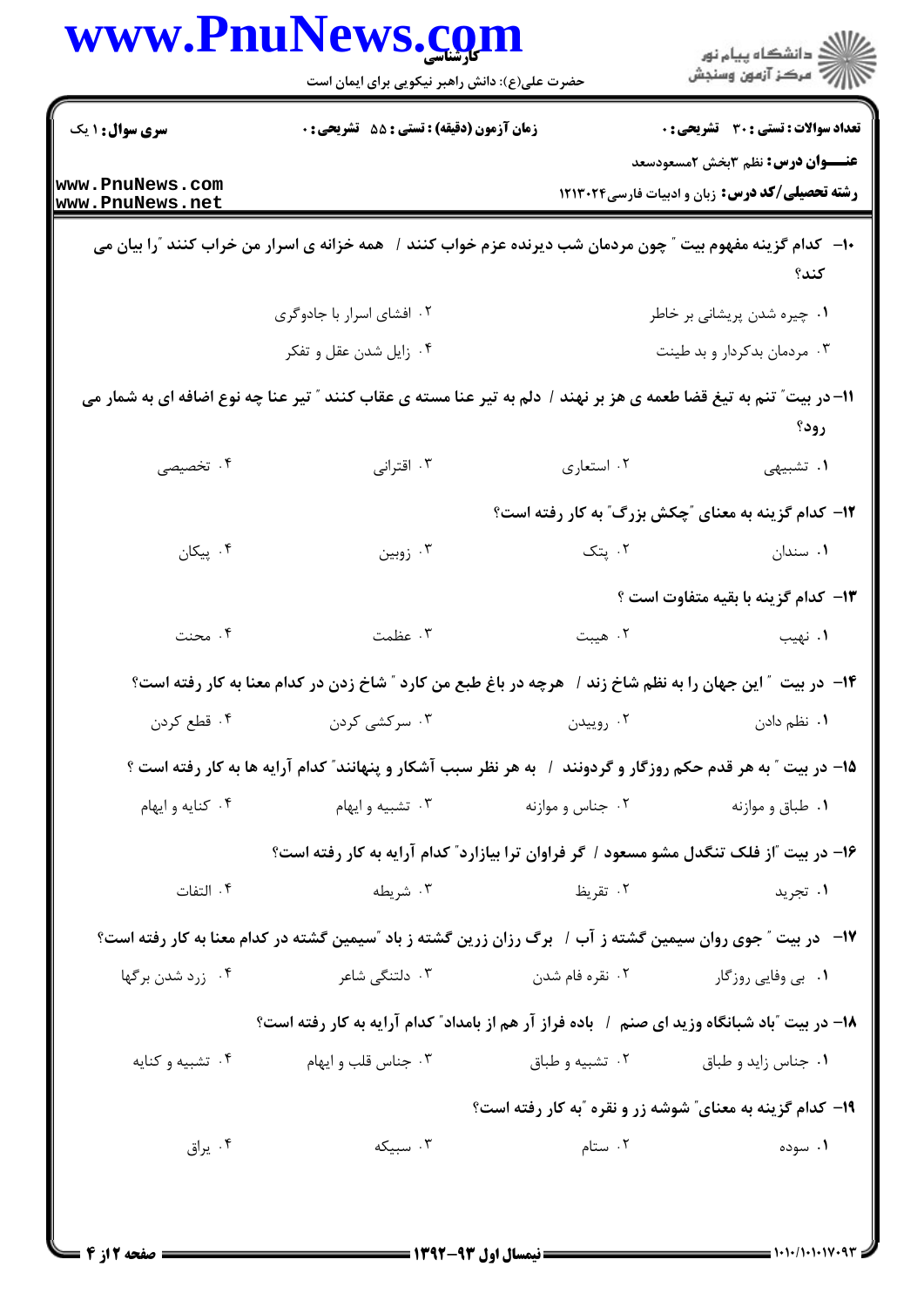| www.PnuNews.com                    | حضرت علی(ع): دانش راهبر نیکویی برای ایمان است                                                                           |                                                                                                            | انشگاه پيام نور)<br>اگر مرکز آزمون وسنجش                                                          |
|------------------------------------|-------------------------------------------------------------------------------------------------------------------------|------------------------------------------------------------------------------------------------------------|---------------------------------------------------------------------------------------------------|
| <b>سری سوال : ۱ یک</b>             | زمان آزمون (دقیقه) : تستی : 55 آتشریحی : 0                                                                              |                                                                                                            | تعداد سوالات : تستي : 30 ٪ تشريحي : 0                                                             |
| www.PnuNews.com<br>www.PnuNews.net |                                                                                                                         |                                                                                                            | <b>عنـــوان درس:</b> نظم 3بخش 2مسعودسعد<br><b>رشته تحصیلی/کد درس:</b> زبان و ادبیات فارسی ۱۲۱۳۰۲۴ |
|                                    |                                                                                                                         |                                                                                                            | ۲۰– کدام گزینه به معنای ؒ نیزه زدن ؒ به کار رفته است؟                                             |
| ۰۴ حرز                             | بزان ۲۰ $\cdot$                                                                                                         | ۲. چنگ                                                                                                     | ۱. طعن                                                                                            |
|                                    | <b>۳۱</b> - در بیت ّممکن نشود که بوستان گردد / گر آب در اصل خاکدان بندم ″ خاکدان در کدام معنا به کار رفته است؟          |                                                                                                            |                                                                                                   |
| ۰۴ ظرف شیشه ای                     | ۰۳ زمین بایر و خشک                                                                                                      | ۰۲ زمین زراعتی                                                                                             | ۰۱ مزبله و جای آشغال                                                                              |
|                                    | ۲۲- در بیت ّکوهیم که می پاره نگردیم ً به سختی ۱ ً بادیم که می مانده نگردیم ز رفتار ″ کدام آرایه به کار رفته است؟        |                                                                                                            |                                                                                                   |
| ۰۴ تصدیر و موازنه                  | ۰۳ لف و نشرمرتب                                                                                                         | ۰۲ تشبیه مضمر                                                                                              | ٠١ تشبيه تفضيل                                                                                    |
|                                    | <b>۲۳</b> - در بیت "نه سرآزادم و نه اجری خور ۱ پس نه از لشکرم نه از حشرم " کدام گزینه به معنای" مزدور" به کار رفته است؟ |                                                                                                            |                                                                                                   |
| ۰۴ حشر                             | ۰۳ لشکر                                                                                                                 | ۰۲ اجری خور                                                                                                | ۰۱ سرآزاد                                                                                         |
|                                    | <b>۲۴</b> - در مصراع " بر مغز من ای سپهر هر ساعت " ، " هر ساعت " در کدام معنا به کار رفته است؟                          |                                                                                                            |                                                                                                   |
| ۰۴ هر سال                          |                                                                                                                         | ۲. هرساعت می ۲. هر روز                                                                                     | ۰۱ هر لحظه                                                                                        |
|                                    | ۲۵- در بیت " ای لاوهور ویحک بی من چگونه ای / بی آفتاب روشن روشن چگونه ای؟ "آفتاب روشن" چه آرایه ای به شمار می           |                                                                                                            | رود؟                                                                                              |
| ۰۴ تشبیه تفضیلی                    | ۰۳ استعاره محقّقه                                                                                                       | ٠٢ استعاره مكنيه                                                                                           | ٠١ تشبيه بليغ                                                                                     |
|                                    | ۲۶- در مورد بیت ّبندی است گران به دست و پایم در ۱ شاید که بس ابله و سبکبارم " کدام گزینه صحیح است؟                      |                                                                                                            |                                                                                                   |
|                                    | ۰۲ سبکبار: نادان و ابله                                                                                                 |                                                                                                            | ٠١ شايد: فعل مضارع ساده                                                                           |
|                                    | ۰۴ گران : با ارزش و قیمتی                                                                                               |                                                                                                            | ۰۳ بر دست و پای: صفت                                                                              |
|                                    | <b>۲۷</b> - بیت " زشت چون ظلم و بیکرانه چو حرص ۱ تیره چون محنت و سیه چو حزن " در توصیف کدام گزینه است؟                  |                                                                                                            |                                                                                                   |
| ۰۴ شاعر                            |                                                                                                                         | ۲. حرص مسلمین است به سال ۱۳ میل میبرد و می کنیم است که از این مناسب است که از این مناسب است که از این مناس | ۰۱ شب                                                                                             |
|                                    | ۲۸- در بیت " امروز پست گشت همت بلند / زنگار غم گرفت مرا طبع غم زدای " زنگار غم چه نوع اضافه ای است؟                     |                                                                                                            |                                                                                                   |
| ۰۴ تشبیهی                          | ۰۳ اقترانی                                                                                                              | ۰۲ تخصیصی                                                                                                  | ۰۱ استعاری                                                                                        |
|                                    | <b>۲۹</b> - در بیت " شاخ خمیده چو کمان بر کشید / سرما از کنج کمین بر گشاد " کدام نوع جناس به کار رفته است؟              |                                                                                                            |                                                                                                   |
| ۰۴ زائد                            | ۰۳ نقطه                                                                                                                 | ۰۲ تام میلی تابع است و تابع است و تابع است که است که است که است که است که است که است که است که است ک       | ٠١ شبه اشتقاق                                                                                     |
|                                    | ۳۰- کدام گزینه در بیت ″ چه شوخ جانورانی ، راست پنداری / ندیده ایم حوادث نخوانده ایم عبر ″ فاعل به شمار می رود؟          |                                                                                                            |                                                                                                   |
|                                    |                                                                                                                         |                                                                                                            |                                                                                                   |